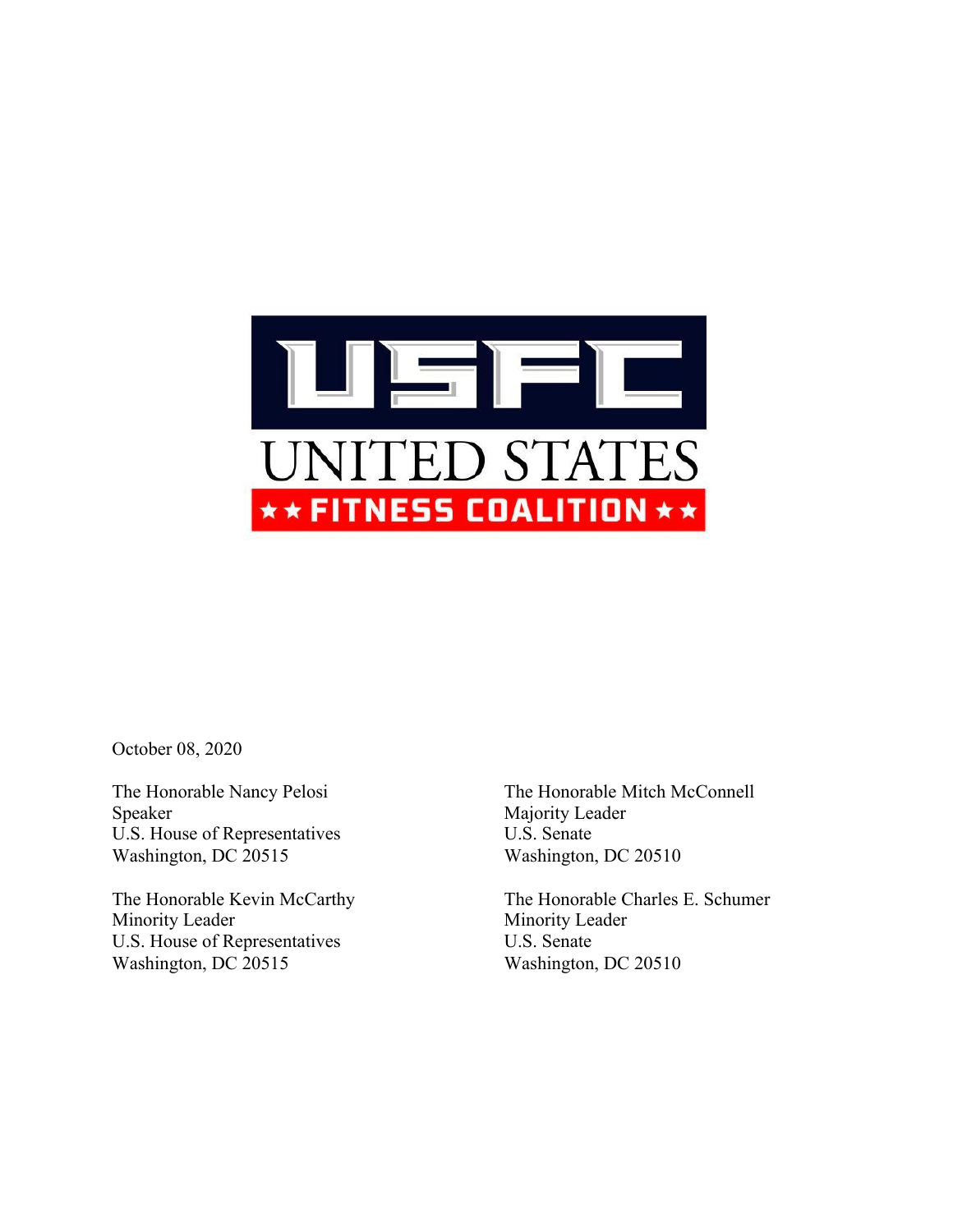Dear Speaker Pelosi, and Leaders McConnell, Schumer, and McCarthy:

Thank you for your leadership during this time of unprecedented challenge for our nation. We write to express our dire need for assistance, and to urge you to include the RESTART Act (S. 3814/H.R. 7481) in the final legislative package negotiated by Congress. The legislation has significant bipartisan support in both chambers, with 57 cosponsors in the Senate and 171 cosponsors in the House.

We are representatives of a large community of businesses that have been completely shuttered and continue to face a future of limited capacity and severe uncertainty – including the motion picture exhibition, amusement, entertainment, recreation, sports, travel, hospitality, live music, salons, gyms, franchise, and restaurant industries. Collectively we provide jobs for tens of millions of Americans across the country. We are leaders in employing vulnerable individuals often underrepresented in the workforce, including first-time jobholders and people with disabilities. We are drivers of local economies and force multipliers for our neighborhoods and communities.

Importantly, many of our sectors include a substantial number of minority-owned businesses and employees who are disproportionately people of color - both of which have been disproportionately affected by the pandemic. For instance, nearly 30 percent of franchise businesses are minority-owned, while African Americans, Hispanics and other minorities make up 36 percent of the travel industry workforce alone. And they are in severe need of assistance during this crisis.

The stark reality is that without the help of a loan program like the RESTART Act, our businesses may not survive the financial impact of the pandemic. Some of our members have been left stranded by existing loan programs, while others have already expended the limited funds they received. The extension of the Paycheck Protection Program (PPP); the sector-specific approach of the RESTAURANTS Act and Save Our Stages; enhanced existing SBA programs; and the other programs contemplated in the HEROES Act and in public reports of the Administration's offer in the negotiations will not be sufficient to save our industries. While we appreciate the intent of these programs and the acknowledgement of the need for longer-term assistance, sector-specific approaches are far too restrictive and leave out hundreds of thousands of small businesses who need longer-term support to survive.

Consider the many other industries - including travel and tourism, fitness centers, health and beauty, daycare, education centers, and retail - throughout this crisis that have been providing to our communities critical products and services, health care, medication, PPE, cleaning services, auto care, child care, fuel, shelter, and many more, are suffering equally or greater. Likewise, even the hardest-hit businesses that are able to benefit from a second round of PPP will likely find themselves in a similarly precarious state after another 8 weeks, considering a long winter and a potential second wave of the virus.

To help our industries remain resilient, we urge you to include the RESTART Act in the final version of legislation. RESTART will address many of the shortfalls of existing and proposed loan programs: